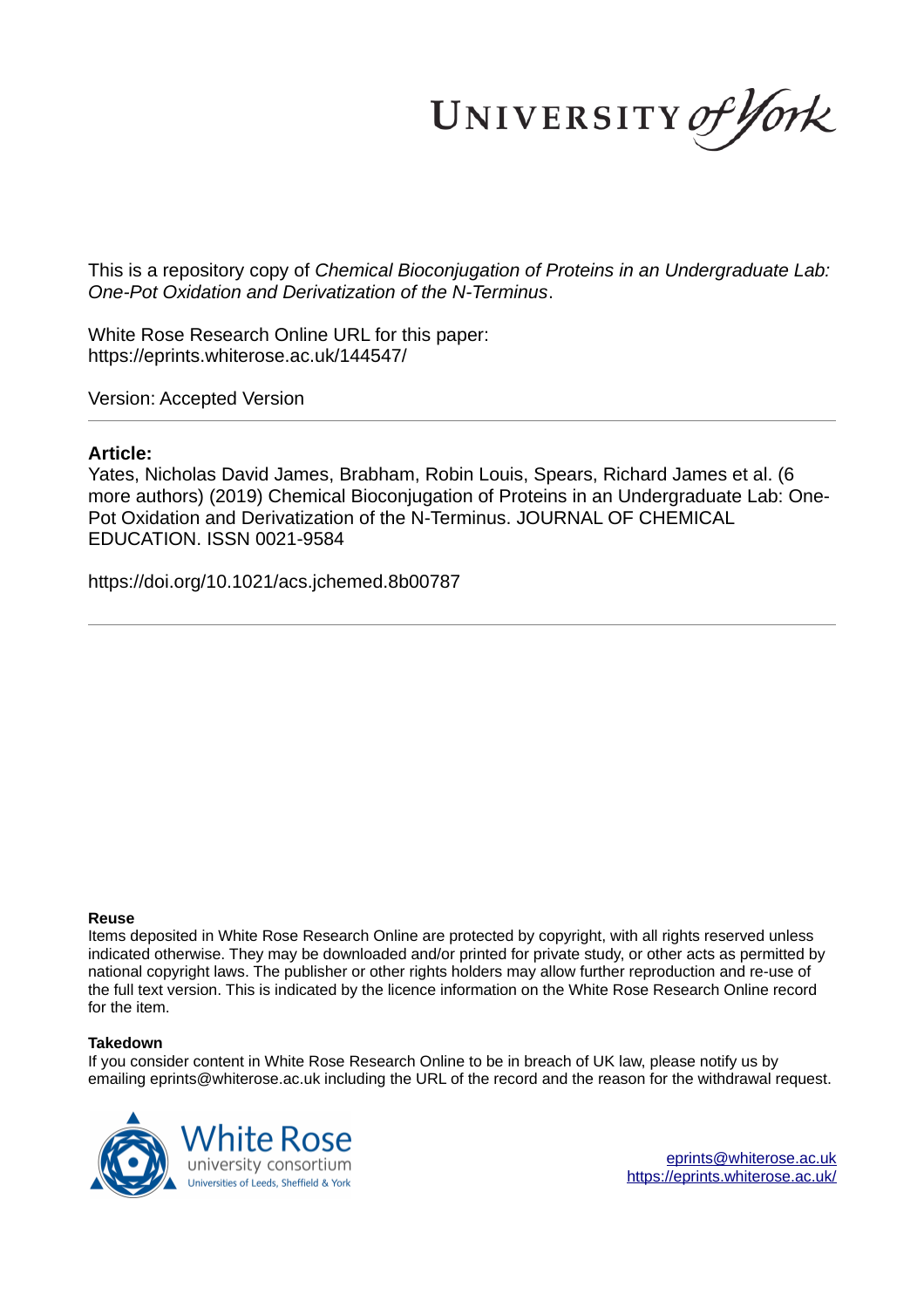# Chemical Bioconjugation of Proteins in an Undergraduate Lab: One-pot Oxidation and Derivatization of the N-Terminus

Nicholas D. J. Yates, Robin L. Brabham, Richard J. Spears, Tessa Keenan, Philip A. 5 Helliwell, David S. Pugh, Alison Parkin, Glenn A. Hurst, Martin A. Fascione\*

Department of Chemistry, University of York, Heslington, York, YO10 5DD, UK

# ABSTRACT

A laboratory experiment introducing the concept of chemical bioconjugation of proteins to undergraduate students in a therapeutically relevant context was developed. Initially 10 students installed an aldehyde functionality into a protein *via* the oxidation of the *N*terminal threonine residue of the 'cholera toxin subunit B' (CTB) protein, followed by subsequent modification *via* hydrazone addition under mild conditions with a chromophore bearing a distinct UV-vis absorption peak. Students determined the yield of the reaction to be *ca*. 11% by HPLC coupled to UV/vis spectroscopy, and developed 15 key skills such as the preparation of stock solutions, and the chemical manipulation of proteins and analysis *via* HPLC. The experiment reported can be readily adapted for use with other proteins and may contribute to enhancing constructive alignment in interdisciplinary degree programmes at the chemistry/biology interface.

# ABSTRACT GRAPHIC



20

# KEYWORDS

Second-Year Undergraduate, Biochemistry, Organic Chemistry, Aldehydes/Ketones, Bioorganic Chemistry, Proteins/Peptides.

# 25 INTRODUCTION

Undergraduates enrolled in interdisciplinary programmes such as pharmacy, biochemistry and natural sciences, commonly undertake discrete "biology" and "chemistry" practical experiments, but too rarely actively experience the integration of these fields. This is despite a well established appreciation of the potential benefits of 30  $\,$  undergraduate training through integrated practical laboratory experiences $^{1,2}$ 

Journal of Chemical Education 3/1/19 Page 1 of 9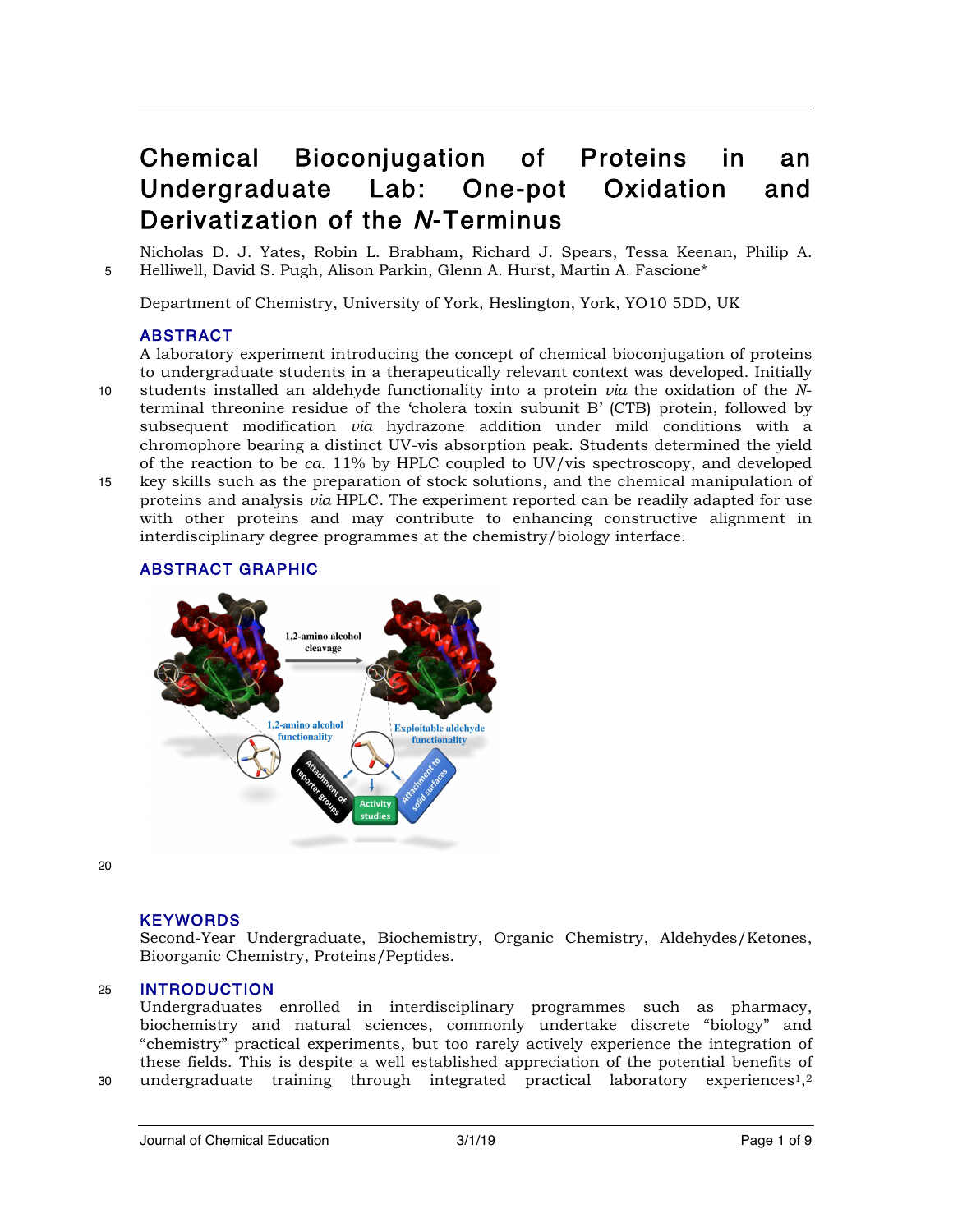particularly in preparing students for careers as research scientists where they are likely to be confronted with "real-world observations that do not separate well into conventional disciplines".<sup>3</sup> An undergraduate experiment was therefore designed focussed in the pharmaceutically relevant field of protein bioconjugation to allow 35 students to experience the increasingly interdisciplinary nature of chemical biology in industry, applying principles from synthetic organic chemistry, biochemistry, analytical chemistry and separations science. Student learning goals for the experiment include: 1) developing accurate weighing and measuring skills required for protein modification; 2) being able to synthesize a protein-small molecule conjugate and analyze using high 40 performance liquid chromatography; 3) using a calibration curve to calculate protein concentration from the peak area of a chromatogram; 4) applying small molecule organic chemistry knowledge to rationalize the results of a protein bioconjugation, and the possible byproducts observed; and 5) rationalizing as to whether protein concentration determined in the experiment are an overestimate or underestimate.

45 While undergraduate experiments focused solely on protein purification and characterisation have already been described, 4–7 due to the expensive instrumentation commonly associated with purification and analysis, $4$  few examples describing the chemical bioconjugation of proteins exist. It was anticipated that such an experiment could be employed in conjunction with other chemical biology practical experiments in 50 the future, such as the "Just Click It" introduction to click-chemistry by Sharpless and co-workers, <sup>8</sup> to give undergraduates a rounded introduction to the field.

Although many post-translational enzymatic modification of proteins are performed by organisms in nature,  $9-11$  at present the ability to chemically modify proteins in practice within the constraints of an undergraduate laboratory experiment is 55 limited. Firstly, the synthetic procedures utilised for targeting protein scaffolds need to be biologically compatible (e.g. aqueous conditions, mild temperature, pH 6-8), so as not to denature the protein<sup>9,10</sup> and additionally to be able to selectively target a single site within a protein, therefore reducing complexity of the characterisation to be performed by the student. Notably, a general method to achieve this level of

- 60 chemoselectivity and regioselectivity is still a goal under study in many research labs. $9$ However chemical bioconjugation of proteins can be highly chemoselective if a unique functionality can be targeted, such as the *N*-terminus. *N*-terminal threonine and serine residues contain  $1,2$ -amino alcohol functionalities.<sup>12,13</sup> The mild periodate oxidation of these moieties introduces a reactive glyoxylamide functional group **1** (Figure 1) only at 65 the protein *N*-terminus.<sup>12-14</sup> The reactivity of the glyoxylamide aldehyde functionality can then be exploited to decorate macromolecular proteins with small molecule substrates including drug molecules, affinity tags, reporter groups (spectroscopically active moieties) or even solid surfaces by grafting. Indeed, biomolecular hybrids in this
- mold have a broad range of applications such as biocatalysis, the study of protein  $\frac{15-18}{15-18}$  function, and the development of powerful new biomedicines and biosensors.<sup>15–18</sup>



Figure 1. The periodate oxidation of the 1,2-amino alcohol functionality of an *N*-terminal threonine residue to 75 a glyoxylamide **1** functional group.

Journal of Chemical Education 3/1/19 Page 2 of 9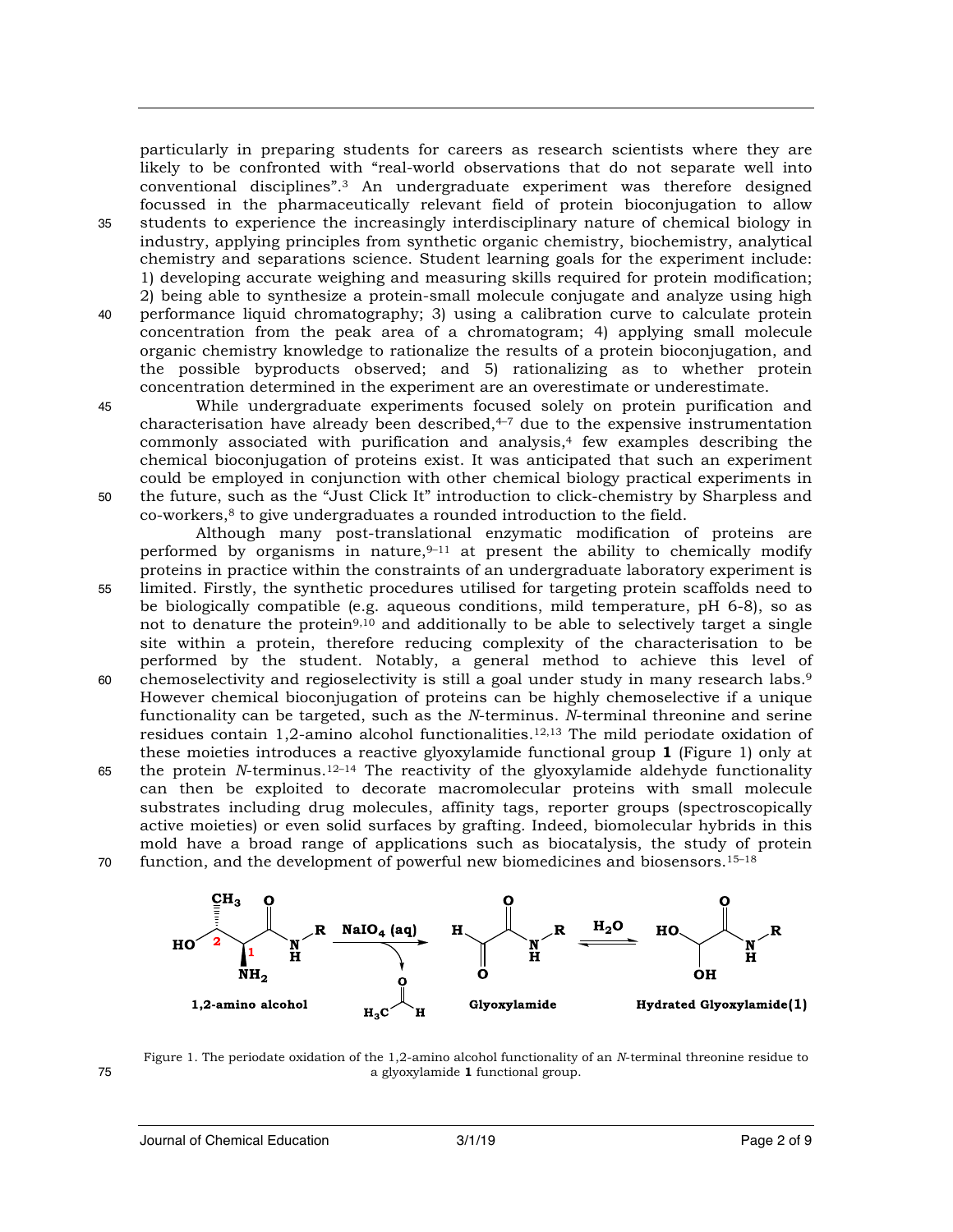$90$ 

The cholera toxin (CT), secreted by *Vibrio cholerae* and estimated to cause up to 142,000 deaths per annum worldwide,<sup>19</sup> is an example of a protein complex bearing an *N*-terminal residue which has previously been exploited in chemical modification strategies. 80 <sup>20</sup> The CT complex is comprised of two types of subunits: non-toxic cholera toxin subunit B (CTB), which self-assembles to form a pentameric ring, and toxic cholera toxin subunit A (CTA), which threads through the pore at the center of the CTB pentamer and associates to form the complete CT complex (Figure 2).16,21 CTB pentamers participate in multivalent binding to GM1 glycolipids present on the surface 85 of intestinal epithelial cells, an interaction which facilitates entry of CT into the cell by receptor-mediated endocytosis. 16,21 Once inside the cell, the CTA monomer is released from the CTB pentamer and subsequently perturbs cellular regulation of chloride ion movement, leading to severe diarrhoea and vomiting.<sup>21</sup>



Figure 2. The structure of cholera toxin (CT).

Recently, the utility of periodate oxidation of *N*-terminal threonine residues to 95 glyoxylamides on a mutant CTB pentamer was showcased in the construction of a pentavalent neoglycoprotein. When derivatized through oxime bonds with aminooxybearing GM1 ligands, the *N*-terminally modified CTB mutant acted as the most potent inhibitor of the cholera toxin reported in the literature to date. <sup>16</sup> As many pathogens and protein toxins adhere to their target cells by multivalent binding to specific cell-100 surface molecules, general inhibition strategies using protein-based scaffolds as multivalent binders are therefore of increasing medicinal interest.<sup>22</sup> Inspired by this precedent and application in a biomedical context, and the fact that CTB is readily available from commercial suppliers, the pentameric protein scaffold was chosen for developing an undergraduate laboratory bioconjugation experiment. Herein we describe 105 a laboratory experiment where students perform the facile oxidation of the *N*-terminal threonine residue of CTB using sodium metaperiodate, followed by the aniline-catalyzed hydrazone condensation of glyoxyl-CTB with 3-methyl-2-benzothiazolinone hydrazone (MBTH) and subsequently characterise this adduct using HPLC coupled to UV-visible

absorption spectroscopy (Figure 3). The experiment showcases state-of-the-art 110 methodology for small molecule-protein bioconjugation in a therapeutically relevant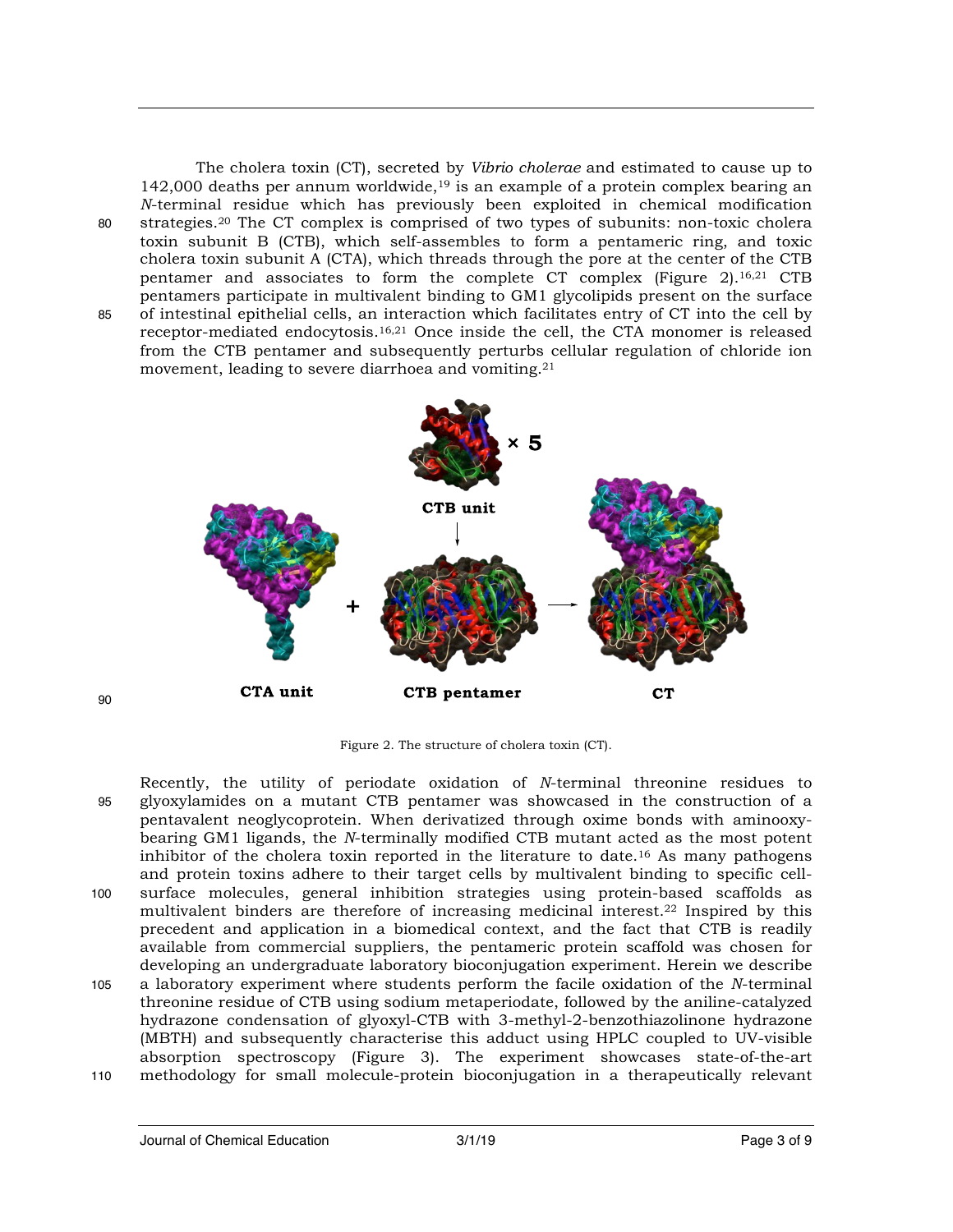

context, while enabling students to develop practical skills and experience in the field of chemical biology, including introductory protein handling and manipulation, preparation of stock and buffer solutions, and protein/small molecule analysis *via*

Figure 3. The preparation and detection of a CTB-MBTH adduct. The CTB-MBTH adduct can be distinguished from 'untagged' proteins using a UV-vis spectroscopy band with a maximum at 345 nm. Wavy bond line indicates stereochmistry is unknown.

120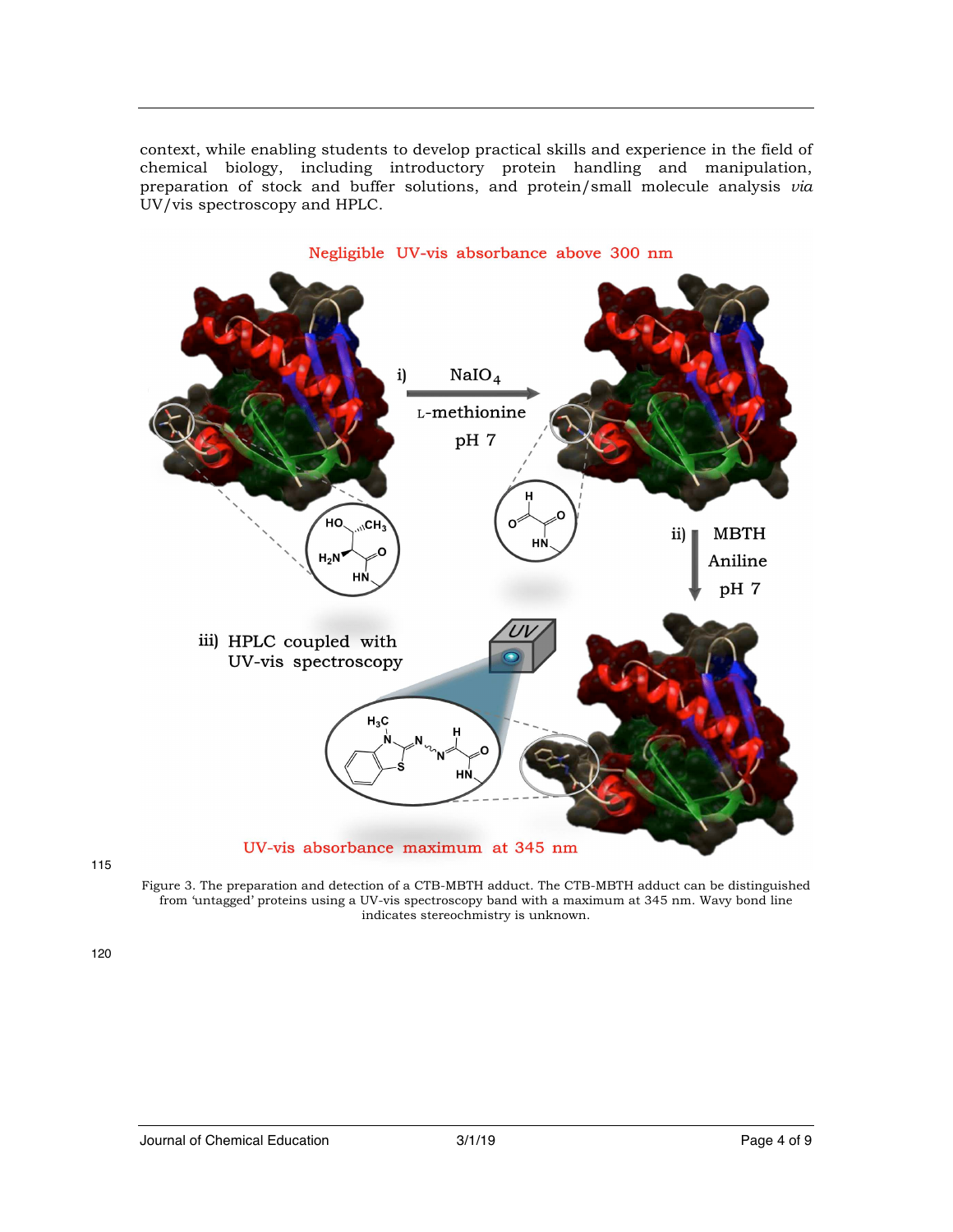# EXPERIMENTAL METHODS

N-terminal Oxidation of CTB



125

Figure 4. The oxidation of the N-terminal threonine residue of CTB using sodium metaperiodate to yield an exploitable aldehyde functionality.

Stock solutions of phosphate buffer (10 mM, pH 7), CTB protein (0.46 mM), L-130 methionine (60 mM), NaIO<sub>4</sub> (32 mM), MBTH (21 mM), and aniline (200 mM) were prepared (see Supporting Information p S3)

Students added a 25  $\mu$ L aliquot of 10 mM pH 7 phosphate buffer solution to a 0.5 mL Eppendorf tube. After this addition, a 21  $\mu$ L aliquot of the CTB stock solution (delivering 10 nmol CTB) was added to the Eppendorf tube, followed by 1.7  $\mu$ L of NaIO<sub>4</sub> 135 stock and 1.7 µL of L-methionine stock, yielding *ca.* 50 µL of reaction solution. The Eppendorf tube was then sealed and inverted to facilitate mixing of the reaction solution. The Eppendorf tube was placed in a dark place and the reaction allowed to proceed for 15 min at room temperature, yielding oxidized CTB (Figure 4). Note that the volumes of phosphate buffer and CTB stock solution added to the Eppendorf tubes can 140 be varied depending on the concentration of the CTB stock available.





Figure 5. The formation of azine-derivatized CTB via the reaction of MBTH with the aldehyde functionality introduced at 145 the N-terminus of CTB.

Students then added 50 µL of MBTH hydrochloride and aniline stock solution to the Eppendorf tube containing the oxidized CTB. The Eppendorf tube was subsequently sealed and inverted, ensuring the mixing of the reaction solution, and placed in a dark 150 place. The reaction was then allowed to proceed for 20 min, yielding the CTB-MBTH adduct (Figure 5).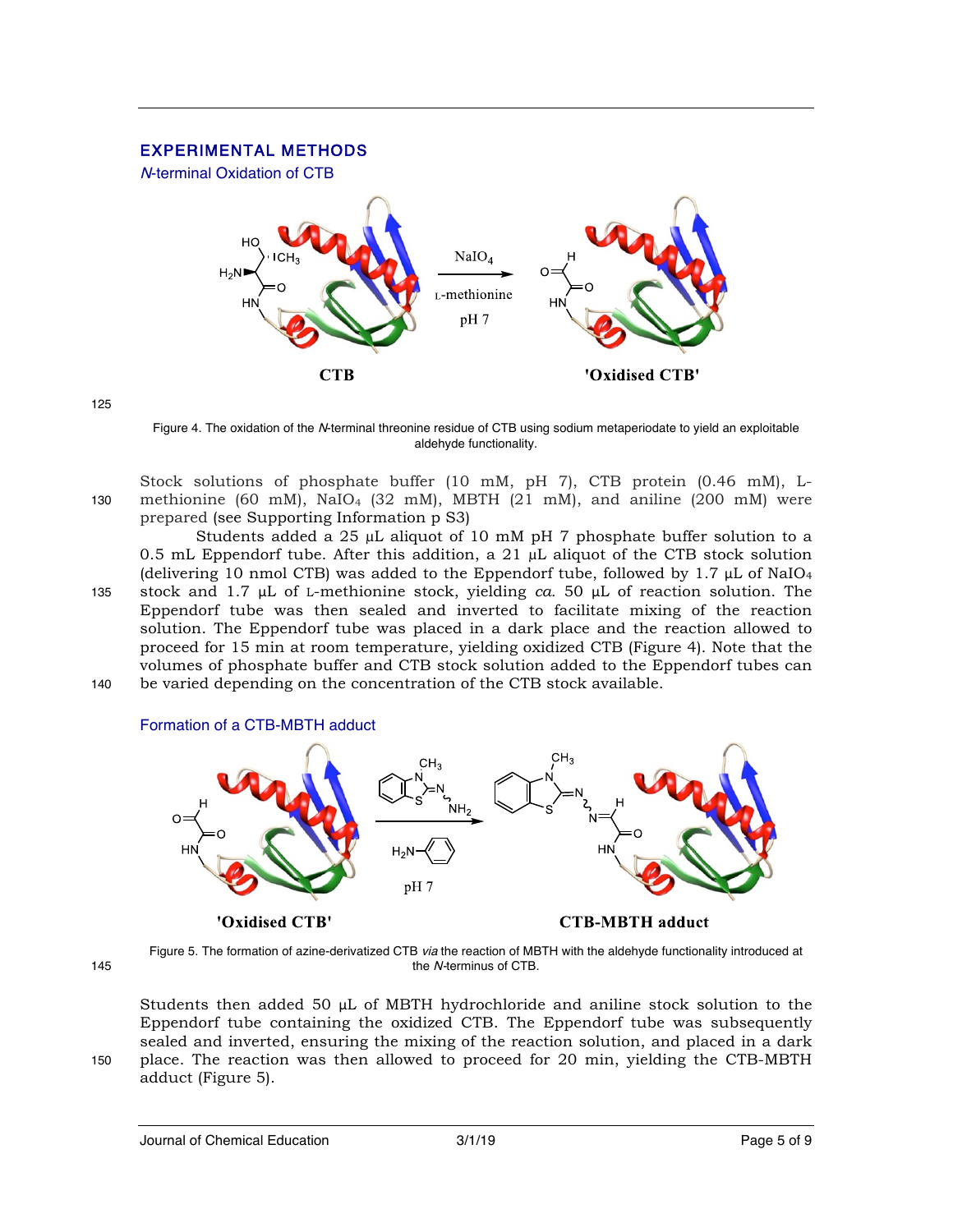#### Characterization via HPLC

A C-18 column (4.6 x 150 mm, 5µM) was used with an isocratic mobile phase (70% 155 acetonitrile (with 0.1% formic acid) and 30% deionized water (with 0.1% formic acid) at a flow rate of 700  $\mu$ L min<sup>-1</sup>, allowing a sample to be run by a student in approximately 6 min. The mobile phase was sonicated before use (until gas evolution ceased) to prevent bubbles entering the column. The UV unit of the HPLC instrument stack was set to detect absorbance at 345 nm. The injection loop of the HPLC instrument was rinsed 160 with 100 µL of distilled water between sample loadings. Students collected chromatogram traces for their products when loading 40 µL samples of their azinederivate solution into the injection loop, with each sample taking around 5 min to run.

A calibration curve was constructed by loading 40 µL of serine-MBTH azinederivative solutions of known concentrations (see Supporting Information p S7) onto the 165 column. It is possible to use the equation fitted to this curve to calculate the concentration of the CTB-MBTH adduct from the peak area of the chromatogram peak.

## **HAZARDS**

L-Methionine, sodium phosphate monobasic dihydrate and sodium phosphate dibasic 170 dodecahydrate are not considered harmful substances, although normal lab practice should be followed. Cholera Toxin subunit B, and the CTB-MBTH adduct are handled in phosphate buffer solution which may be harmful by inhalation, ingestion or skin absorption, and may cause eye, skin or respiratory system irritation.

Sodium metaperiodate is a strong oxidizing agent and may cause fire or explosions. 175 It can also cause severe skin burns, eye damage, damage the thymus gland through prolonged or repeated exposure, and is toxic to aquatic life. As such, sodium metaperiodate should be kept away from heat, hot surfaces and ignition sources.

Aniline is a suspected carcinogen, and toxic if swallowed, in contact with skin or if inhaled, as is 3-methyl-2-benzothiazolinone hydrazone hydrochloride hydrate.

180

# **RESULTS**

The experimental procedure detailed was completed by students as part of a summer school within an undergraduate chemistry degree program, where students had little or no prior experience of integrated chemical biology experiments, and completed the 185 experiment within 5 h.

In the first stage of the experiment, students prepared stock solutions and oxidized the *N*-terminal threonine of CTB using sodium metaperiodate (with the average yield of this oxidation step repeatedly pre-determined by ESI-MS to be 90%, see Supporting Information p S4 for mass spectrometry characterisation). Oxidations were conducted 190 at pH 7 and at room temperature for 15 min, which enabled the introduction of an aldehyde functionality with no observed protein degradation. <sup>12</sup> Although periodate oxidation of *N*-terminal threonine or serine residues proceeds rapidly; given sufficient time, periodate will also oxidize any amino acid.12,13,23 Therefore to minimize the occurrence of such side reactions (which could denature the protein), the free amino 195 acid L-methionine was added to the reaction solution.

The newly introduced *N*-terminal protein aldehyde was reacted efficiently with MBTH in the presence of aniline within 20 min to afford the CTB-MBTH azine conjugate without the need for intermediate protein purification. Students performed characterization and determined the yield of the CTB-MBTH adduct formation using 200 HPLC-coupled UV-vis spectroscopy. Students readily identified the CTB-MBTH azine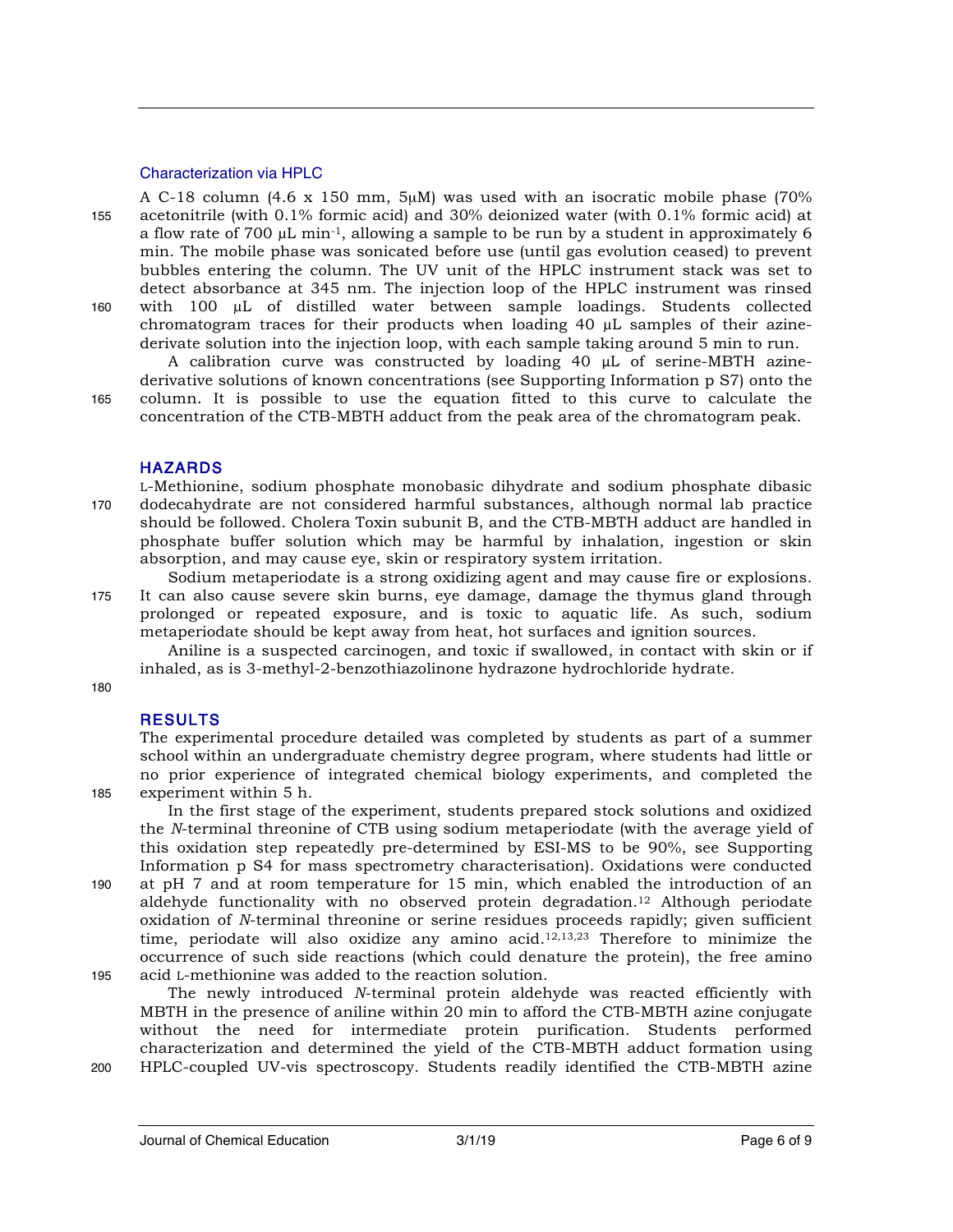adduct as a sharp peak on the chromatogram trace of the reaction solution (Figure 6). The stack-plot of student chromatograms in Figure 6 demonstrates the robust and reproducible elution of the CTB-MBTH adduct at approximately 4 min, and that all students were able to successfully perform the bioconjugation reaction, providing 205 qualitative evidence that they had developed accurate weighing and measuring skills during the experiment, highlighted as a learning objective. Furthermore, students were able to use the area of this peak in conjunction with a calibration curve (constructed using known concentrations of a serine-MBTH adduct, Supporting Information Figure S6, p S7), to accurately determine their yield of the CTB-MBTH adduct. The average 210 concentration of the CTB-MBTH adduct achieved and calculated by students was determined to be *ca*. 11  $\mu$ M, which equates to an 11% yield for the formation of the CTB-MBTH adduct (assuming the yield of oxidized CTB to be 90%). On the basis of responses to questions posed at the end of the experiment, 60% of students were also able to apply their knowledge of small molecule organic chemistry to successfully 215 propose an MBTH adduct that would be formed as a by-product in the reaction, and 90% were able to rationalise and justify whether their calculated yield was an over or underestimate of the reaction conversion.



Figure 6. HPLC-coupled UV-visible spectroscopy chromatogram stack-plot of student acquired data, showing a consistent 220 peak for the CTB-MBTH azine derivative.

Students found some practical aspects of the experiment challenging, specifically the handling and accurate pipetting of small reagent volumes, however inaccuracies could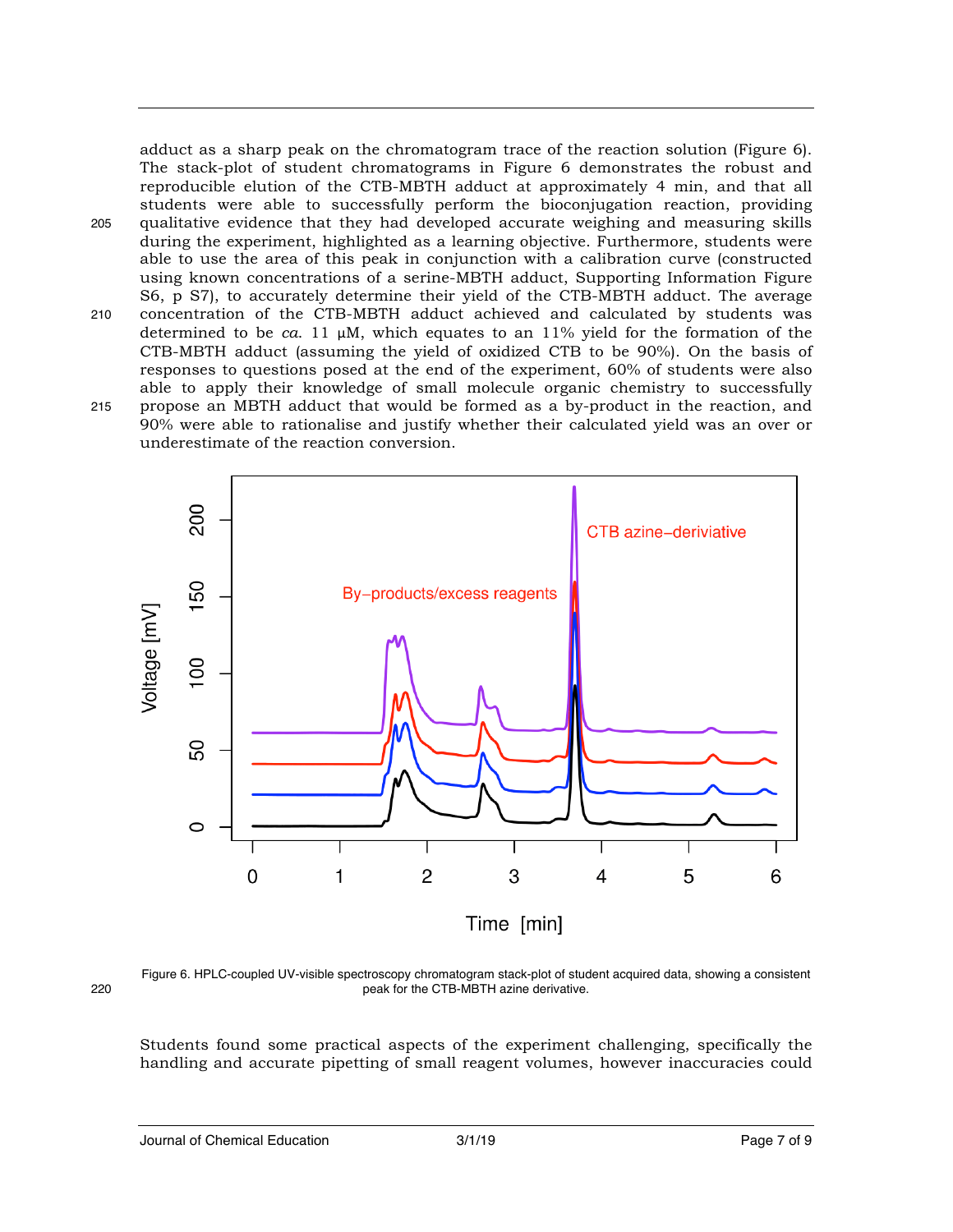225 be reduced by encouraging students to repetitively practice pipetting and weighing specific volumes of water.

Throughout this experiment the students were exposed to key skills intrinsic to state-of-the-art chemical biology studies which they are likely to encounter in both research or industrial context in the future, including the preparation of stock 230 solutions, the handling and chemical manipulation of proteins, and the analysis of bioconjugation reactions using spectroscopy. Such an experiment required them to apply theoretical principles from the fields of synthetic organic chemistry, biological chemistry, analytical chemistry and separations science, thus serving to reinforce their theoretical understanding of the siloed fields, but also visualise connections across the 235 interfaces of chemistry and biology.

## CONCLUSIONS

Through the use of the techniques described, a protein bearing a surface-exposed *N*terminal serine or threonine residue can be "tagged" and characterized in a low-cost 240 and efficient manner. Such an experiment allows students to undertake cutting-edge chemical biology through mimicking a working example of bioconjugation for applications as a therapeutic agent within the constraints of an undergraduate laboratory class. As such, this laboratory experiment is likely to contribute towards enhancing the degree of constructive alignment in interdisciplinary programmes such 245 as pharmacy, biochemistry and natural sciences.

# ASSOCIATED CONTENT

#### Supporting Information

A student lab manuscript, graduate teaching assistant manuscript, and a Supporting 250 Information pdf file detailing considerations made during experimental design, a methods section for technicians, CTB protein production and mass spectrometry, and calibration curve construction are available via the internet at http://pubs.acs.org.

# AUTHOR INFORMATION

Corresponding Author

255 martin.fascione@york.ac.uk

## ACKNOWLEDGMENTS

The authors wish to acknowledge the funding contribution from the Rapid Response Fund and the Department of Chemistry at the University of York.

## **REFERENCES**

- 260 (1) Hakim, A.; Liliasari; Kadarohman, A.; Syah, Y. M. Making a Natural Product Chemistry Course Meaningful with a Mini Project Laboratory. *J. Chem. Educ.* **2016**, *93* (1), 193–196.
	- (2) Purvis-Roberts, K. L.; Edwalds-Gilbert, G.; Landsberg, A. S.; Copp, N.; Ulsh, L.; Drew, D. E. Accelerated Integrated Science Sequence (AISS): An Introductory Biology, Chemistry, and Physics Course. *J. Chem. Educ.* **2009**, *86* (11), 1295–1299.
- 265 (3) Steitz, J. A. Commentary: Bio2010- New Challenges for Biology Educators. *Cell Biol Educ.* **2003**, *2*, 87-91.
	- (4) Carolan, J. P.; Nolta, K. V. A Two-Week Guided Inquiry Protein Separation and Detection Experiment for Undergraduate Biochemistry. *J. Chem. Educ.* **2016**, *93* (4), 762–766.
- (5) MacDonald, G. Teaching Protein Purification and Characterization Techniques. A Student-270 Initiated, Project-Oriented Biochemistry Laboratory Course. *J. Chem. Educ.* **2008**, *85* (9), 1250-1252.